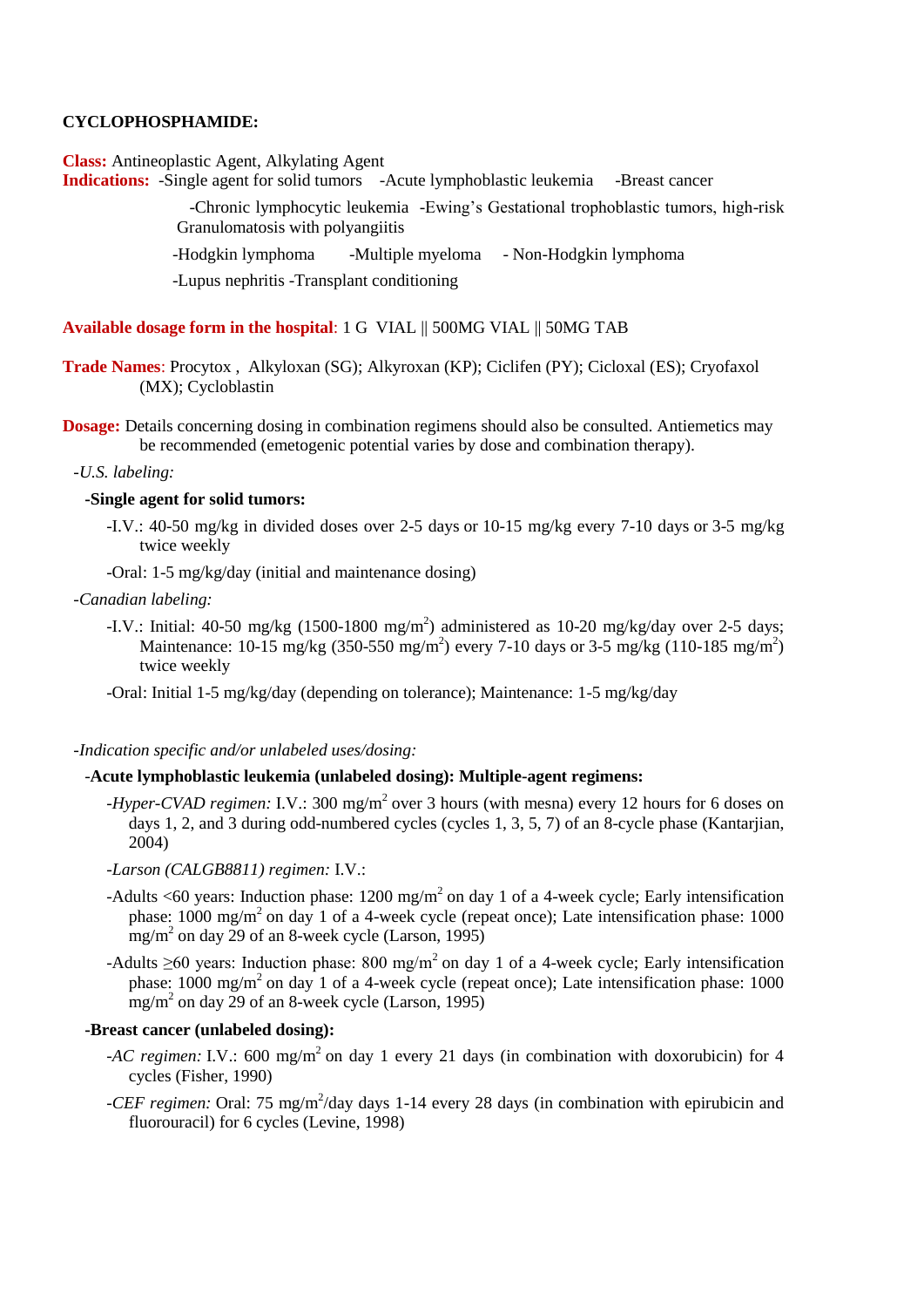- *-CMF regimen:* Oral: 100 mg/m<sup>2</sup>/day days 1-14 every 28 days (in combination with methotrexate and fluorouracil) for 6 cycles (Levine, 1998) or I.V.:  $600 \text{ mg/m}^2$  on day 1 every 21 days (in combination with methotrexate and fluorouracil); Goldhirsch, 1998)
- -**Chronic lymphocytic leukemia (unlabeled dosing):** I.V.: R-FC regimen: 250 mg/m<sup>2</sup>/day for 3 days every 28 days (in combination with rituximab and fludarabine) for 6 cycles (Robak, 2010)
- -**Ewing's sarcoma (unlabeled use):** I.V.: VAC/IE regimen: VAC: 1200 mg/m<sup>2</sup> (plus mesna) on day 1 of a 21-day treatment cycle (in combination with vincristine and doxorubicin [then dactinomycin when maximum doxorubicin dose reached]), alternates with IE (ifosfamide and etoposide) for a total of 17 cycles (Grier, 2003)
- -**Gestational trophoblastic tumors, high-risk (unlabeled use):** I.V.: EMA/CO regimen: 600 mg/m<sup>2</sup> on day 8 of 2-week treatment cycle (in combination with etoposide, methotrexate, dactinomycin, and vincristine), continue for at least 2 treatment cycles after a normal hCG level (Escobar, 2003)
- -**Granulomatosis with polyangiitis (GPA; Wegener's granulomatosis) (unlabeled use; in combination with glucocorticoids):**
	- *-Low-dose:* Oral: 1.5-2 mg/kg/day (Jayne, 2003; Stone, 2010) or 2 mg/kg/day until remission, followed by 1.5 mg/kg/day for 3 additional months (de Groot, 2009; Harper, 2012)
	- *-Pulse:* I.V.: 15 mg/kg (maximum dose: 1200 mg) every 2 weeks for 3 doses, followed by maintenance pulses of either 15 mg/kg I.V. (maximum dose: 1200 mg) every 3 weeks or 2.5-5 mg/kg/day orally on days 1, 2, and 3 every 3 weeks for 3 months after remission achieved (de Groot, 2009; Harper, 2012)

# -**Hodgkin lymphoma (unlabeled dosing):** I.V.:

- *-BEACOPP regimen:* 650 mg/m<sup>2</sup> on day 1 every 3 weeks (in combination with bleomycin, etoposide, doxorubicin, vincristine, procarbazine, and prednisone) for 8 cycles (Diehl, 2003)
- *-BEACOPP escalated regimen:* 1200 mg/m<sup>2</sup> on day 1 every 3 weeks (in combination with bleomycin, etoposide, doxorubicin, vincristine, procarbazine, and prednisone) for 8 cycles (Diehl, 2003)
- **-Multiple myeloma (unlabeled dosing):** Oral: CyBorD regimen: 300 mg/m<sup>2</sup> on days 1, 8, 15, and 22 every 4 weeks (in combination with bortezomib and dexamethasone) for 4 cycles; may continue beyond 4 cycles (Khan, 2012)

## -**Non-Hodgkin lymphoma (unlabeled dosing):** I.V.:

- -*R-CHOP regimen:* 750 mg/m<sup>2</sup> on day 1 every 3 weeks (in combination with rituximab, doxorubicin, vincristine, and prednisone) for 8 cycles (Coiffier, 2002)
- *-R-EPOCH (dose adjusted) regimen:* 750 mg/m<sup>2</sup> on day 5 every 3 weeks (in combination with rituximab, etoposide, prednisone, vincristine, and doxorubicin) for 6-8 cycles (Garcia-Suarez, 2007)
- -CODOX-M/IVAC (Burkitt's lymphoma): Cycles 1 and 3 (CODOX-M): 800 mg/m<sup>2</sup> on day 1, followed by 200 mg/m<sup>2</sup> on days 2-5 (in combination with vincristine, doxorubicin, and methotrexate); CODOX-M alternates with IVAC (etoposide, ifosfamide, and cytarabine) for a total of 4 cycles (Magrath, 1996)
- -**Lupus nephritis (unlabeled use):** I.V.: 500 mg once every 2 weeks for 6 doses or 500-1000  $mg/m<sup>2</sup>$  once every month for 6 doses (Hahn, 2012) or 500-1000 mg/m<sup>2</sup> every month every month for 6 months, then every 3 months for a total of at least 2.5 years (Austin, 1986; Gourley, 1996)

### -**Transplant conditioning (unlabeled use):** I.V.:

- *-Nonmyeloablative transplant (allogeneic):* 750 mg/m<sup>2</sup>/day for 3 days beginning 5 days prior to transplant (in combination with fludarabine) (Khouri, 2008)
- *-Myeloablative transplant:*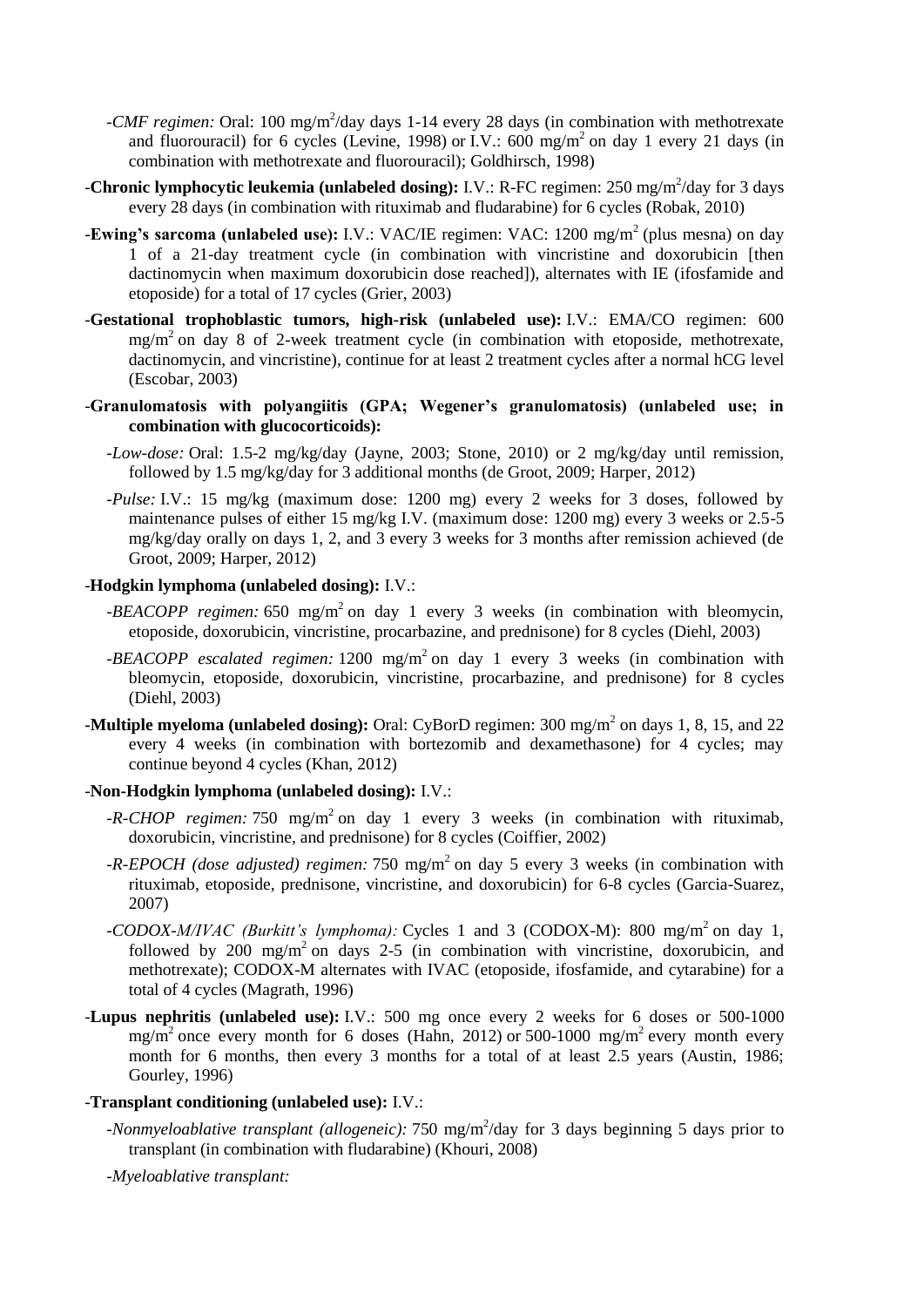- $\bullet$  100 mg/kg (based on IBW, unless actual weight  $\langle 95\%$  of IBW) as a single dose 2 days prior to transplant (in combination with total body irradiation and etoposide) (Thompson, 2008)
- 50 mg/kg/day for 4 days beginning 5 days before transplant (with or without antithymocyte globulin [equine]) (Champlin, 2007)
- 50 mg/kg/day for 4 days beginning 5 days prior to transplant (in combination with busulfan) (Cassileth, 1993)
- 60 mg/kg/day for 2 days (in combination with busulfan and total body irradiation) (Anderson, 1996)
- 1800 mg/m<sup>2</sup>/day for 4 days beginning 7 days prior to transplant (in combination with etoposide and carmustine.

# **Geriatric**

Refer to adult dosing; adjust for renal clearance.

# **Renal Impairment:**

*-U.S. labeling:* No adjustment provided in the manufacturer's labeling (use with caution; elevated levels of metabolites may occur).

# *-Canadian labeling:*

-Mild impairment: No dosage adjustment provided in manufacturer's labeling

- -Moderate impairment: Dose reduction may be necessary; manufacturer's labeling does not provide specific dosing recommendations
- -Severe impairment: Use is contraindicated.

*-The following adjustments have also been recommended:*

-Aronoff, 2007: Children and Adults:

- $Cl_{cr} \ge 10 \text{ mL/minute}$ : No dosage adjustment required.
- $Cl_{cr} < 10 \text{ mL/min}$  Cl. Administer 75% of normal dose.
- -Hemodialysis: Moderately dialyzable (20% to 50%); administer 50% of normal dose; administer after hemodialysis

-Continuous ambulatory peritoneal dialysis (CAPD): Administer 75% of normal dose.

- -Continuous renal replacement therapy (CRRT): Administer 100% of normal dose.
- -Janus, 2010: Hemodialysis: Administer 75% of normal dose; administer after hemodialysis

# **Hepatic Impairment:**

The pharmacokinetics of cyclophosphamide are not significantly altered in the presence of hepatic insufficiency.

 *-U.S. labeling:* No dosage adjustment provided in the manufacturer's labeling.

# *-Canadian labeling:*

-Mild-to-moderate impairment: No dosage adjustment provided in the manufacturer's labeling. -Severe impairment: Use is contraindicated.

*-The following adjustments have been recommended* (Floyd, 2006):

-Serum bilirubin 3.1-5 mg/dL or transaminases >3 times ULN: Administer 75% of dose.

-Serum bilirubin >5 mg/mL: Avoid use.

### **Dosing: Obesity**

*ASCO Guidelines for appropriate chemotherapy dosing in obese adults with cancer (Note: Excludes HSCT dosing*): Utilize patient's actual body weight (full weight) for calculation of body surface area- or weight-based dosing, particularly when the intent of therapy is curative; manage regimenrelated toxicities in the same manner as for nonobese patients; if a dose reduction is utilized due to toxicity, consider resumption of full weight-based dosing with subsequent cycles, especially if cause of toxicity (eg, hepatic or renal impairment) is resolved (Griggs, 2012).